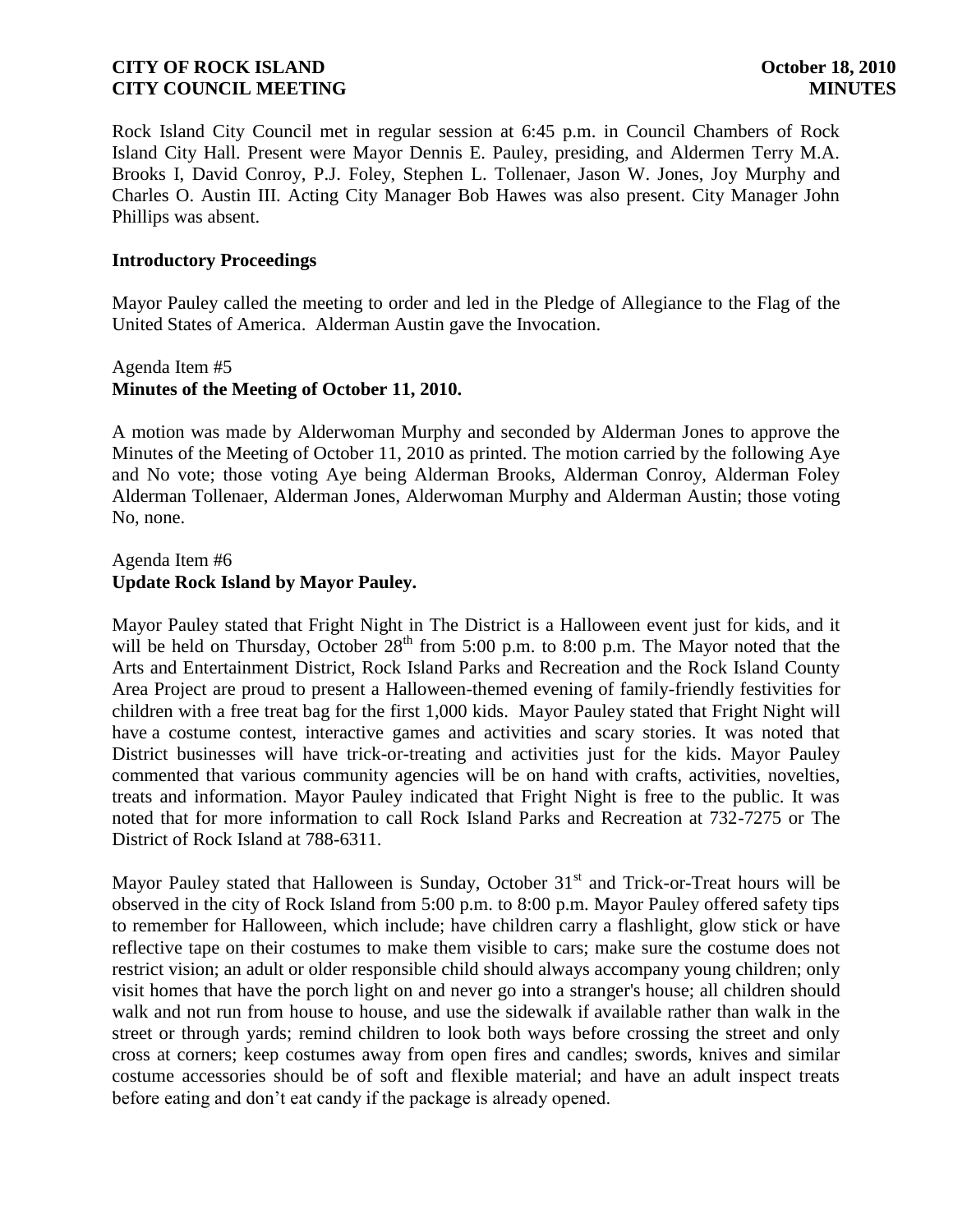Mayor Pauley stated that on Wednesday, October  $27<sup>th</sup>$  from 6:00 p.m. to 8:00 p.m., Rock Island High School will host Family Fright Night. It was noted that games, activities and treats will be available for Rock Island-Milan families. The Mayor added that the entry fee is six (6) cans of food or \$2.00. It was noted that the proceeds will benefit the Rock Island High School Student Council food drive.

The Mayor indicated that the Quad City Botanical Center's 2010 October Pumpkin Extravaganza will be held from October  $1<sup>st</sup>$  through October  $31<sup>st</sup>$ . It was noted that pumpkins will be for sale and on display in the outside gardens. Scarecrows will be on exhibit starting October  $4<sup>th</sup>$ , along with a hay bale maze. The Mayor added that each Sunday from 1:00 p.m. to 4:00 p.m., special fall family events can be enjoyed. It was noted that Sunday events are free with paid admission to the gardens. Mayor Pauley stated that for more information about the Pumpkin Extravaganza or to purchase a Pumpkin Pass, visit [www.qcgardens.com](http://www.qcgardens.com/) or call 794-0991.

It was noted that a lot of businesses and services have been added to The District in the past year, and the Downtown Neighborhood Association is giving downtown residents a chance to hear about them first-hand. Mayor Pauley advised that the group is sponsoring a "Show & Tell" of sorts, where downtown businesses can tell residents about their products and services. In addition, the gathering will also provide residents with the opportunity to let businesses know which hours work for them and what types of products and services they would like to see available. It was noted that the "Show & Tell" will be offered on Thursday, October  $21<sup>st</sup>$  at 6:00 p.m. at McKesson Lofts at 110 19<sup>th</sup> Street. Mayor Pauley stated that for more information, please contact Jill Doak at 732-2900 or email [doak.jill@rigov.org.](mailto:doak.jill@rigov.org)

#### Agenda Item #7

**An Ordinance authorizing the issuance of Taxable General Obligation Bonds, Series 2010A to finance the street maintenance garage project and the water system improvements and the issuance of Taxable General Obligation Bonds, Series 2010B to finance special assessment projects and the refunding of prior bonds.**

It was moved by Alderman Conroy, seconded by Alderwoman Murphy to pass the ordinance.

Discussion followed with Mayor Pauley inquiring upon Mr. Daniel Forbes of Speer Financial to elaborate on the sale of the bonds.

Mr. Forbes distributed a packet in regards to the sale of the bonds and stated that there were two (2) series of bonds that were sold, which include the 2010A Series, which are the taxable Build America Bonds for the street maintenance garage and water works improvements, and the 2010B Series of bonds, which are the more traditional tax exempt interest bond series. Mr. Forbes commented that the Series 2010B bonds were primarily issued to refund for savings and outstanding issues of the City's Series 2001, and also to provide \$972,000.00 for the special assessment project for the City.

Mr. Forbes then discussed the bids and sale of the bonds. It was noted that two (2) very good bonds were received in regards to the 2010A bonds. Mr. Forbes commented that the rate levels were amazing. Mr. Forbes explained that this is a 20 year paper in which the City will be paying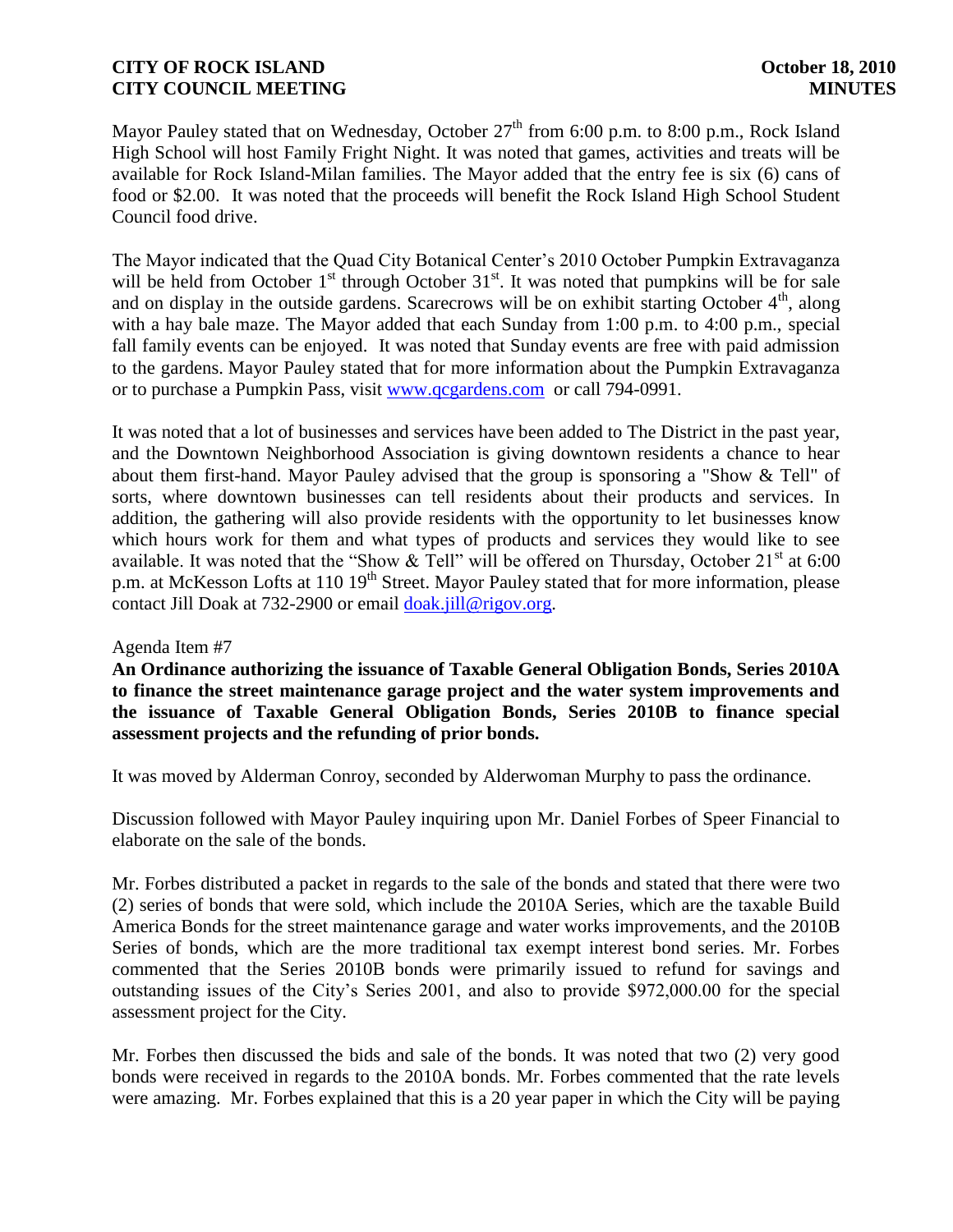an effective rate after the Treasury rebate of 3.04%, which is almost unheard of. Mr. Forbes stated that this is a perfect time issue. It was noted that the annual debt service would be approximately \$472,000.00 per year. Mr. Forbes advised that the actual amount sent back in reimbursement costs for the interest cost from the Treasury is about \$1,350,000.00.

Mr. Forbes advised that the second series of bonds are typical tax exempt series bonds, which have a much shorter issue than the Series A bonds. It was noted that the average life is approximately four and one half years. Mr. Forbes noted that the winning bid was 2.01% and it was a competitive bidding process.

Mr. Forbes stated that in a typical refunding in regards to savings, one would like to get at least a 2% savings. It was noted that the City got over \$300,000.00, which is four (4) times that amount. Mr. Forbes also discussed Moody's report, noting that the City enjoyed a recalibration upgrade from where the reading had been. It was noted that the City moved up two (2) steps.

Mayor Pauley stated this is an excellent bond rating and thanked Mr. Forbes for the presentation.

After discussion, the motion carried by the following Aye and No vote: those voting Aye being Alderman Brooks, Alderman Conroy, Alderman Foley, Alderman Tollenaer, Alderman Jones, Alderwoman Murphy and Alderman Austin; those voting No, none.

#### Agenda Item #8

# **A Special Ordinance granting a Special Use Permit at 4502 7th Avenue.**

Alderman Conroy moved and Alderman Foley seconded to consider, suspend the rules and pass the ordinance. The motion carried by the following Aye and No vote: those voting Aye being Alderman Brooks, Alderman Conroy, Alderman Foley, Alderman Tollenaer, Alderman Jones and Alderman Austin; those voting No, none. Alderwoman Murphy abstained.

Agenda Item #9 **CLAIMS**

It was moved by Alderman Austin, seconded by Alderwoman Murphy to accept the following reports and authorize payment as recommended. The motion carried by the following Aye and No vote: those voting Aye being Alderman Brooks, Alderman Conroy, Alderman Foley, Alderman Tollenaer, Alderman Jones, Alderwoman Murphy and Alderman Austin; those voting No, none.

- a. Report from the Administrative Services Department regarding payment in the amount of \$15,436.25 to ESRI, Inc. for the ESRI GIS software maintenance. (014)
- b. Report from the Public Works Department regarding payment in the amount of \$3,000.00 to Keith Smith for the building of a rain garden through the Rain Gardens for Rock Island program. (302)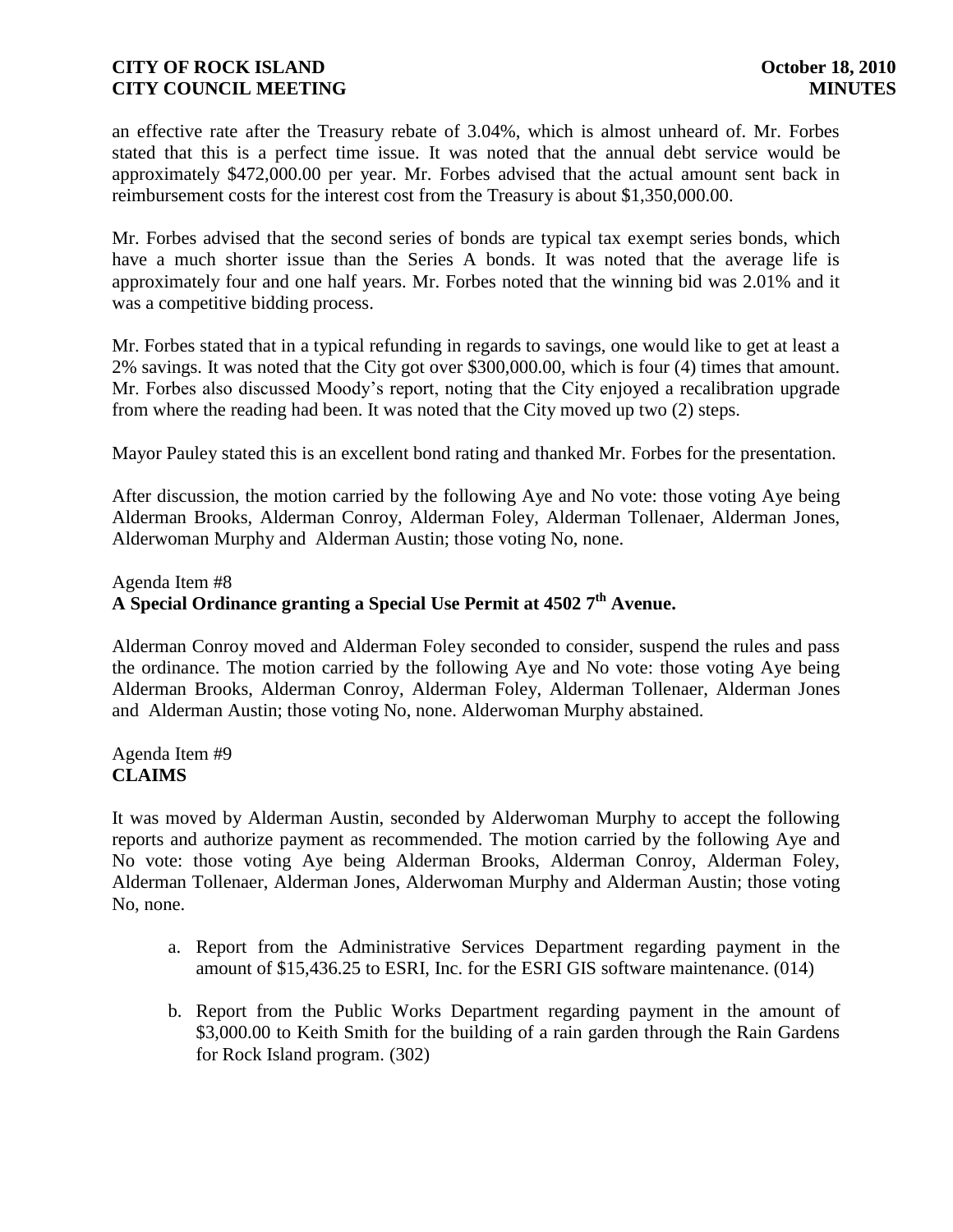- c. Report from the Public Works Department regarding payment in the amount of \$29,420.16 to Peterson Parking Lot Striping, Inc. for the 2010 Joint Pavement Marking program. (308)
- d. Report from the Public Works Department regarding payment in the amount of \$3,000.00 to Wheelan-Pressly Funeral Home for shaping and installing riprap along the outfall at 3030  $7<sup>th</sup>$  Avenue as part of the Rock Island Drainage Assistance program. (309)

# Agenda Item #10 **Claims for the week of October 8 through October 14 in the amount of \$709,873.32.**

Alderman Foley moved and Alderman Tollenaer seconded to allow the claims. The motion carried by the following Aye and No vote: those voting Aye being Alderman Brooks, Alderman Conroy, Alderman Foley, Alderman Tollenaer, Alderman Jones, Alderwoman Murphy and Alderman Austin; those voting No, none.

#### Agenda Item #11

**Report from General Administration regarding the purchase of a full page ad for the 2011 Quad Cities Convention and Visitors Bureau Guide, recommending that the expenditure in the amount of \$2,986.00 be made from the marketing budget.** 

Alderwoman Murphy moved and Alderman Austin seconded to approve the purchase as recommended.

Discussion followed with Alderman Brooks inquiring as to whether the expense was coming out of this year's marketing budget or next year's marketing budget.

Jennifer Fowler, Account Consultant from UpStream stated that it is believed that the expenditure is coming out of this year's marketing budget.

After discussion, the motion carried by the following Aye and No vote: those voting Aye being Alderman Brooks, Alderman Conroy, Alderman Foley, Alderman Tollenaer, Alderman Jones, Alderwoman Murphy and Alderman Austin; those voting No, none.

#### Agenda Item #12

# **Report from the Community and Economic Development Department regarding the Citizen's Advisory Committee recommendations for Fiscal Year 2011-2012 Community Development Block Grant (CDBG) and Gaming Fund allocations.**

It was moved by Alderman Foley, seconded by Alderwoman Murphy to approve the allocations as recommended. The motion carried by the following Aye and No vote: those voting Aye being Alderman Brooks, Alderman Conroy, Alderman Foley, Alderman Tollenaer, Alderman Jones, Alderwoman Murphy and Alderman Austin; those voting No, none.

Agenda Item #13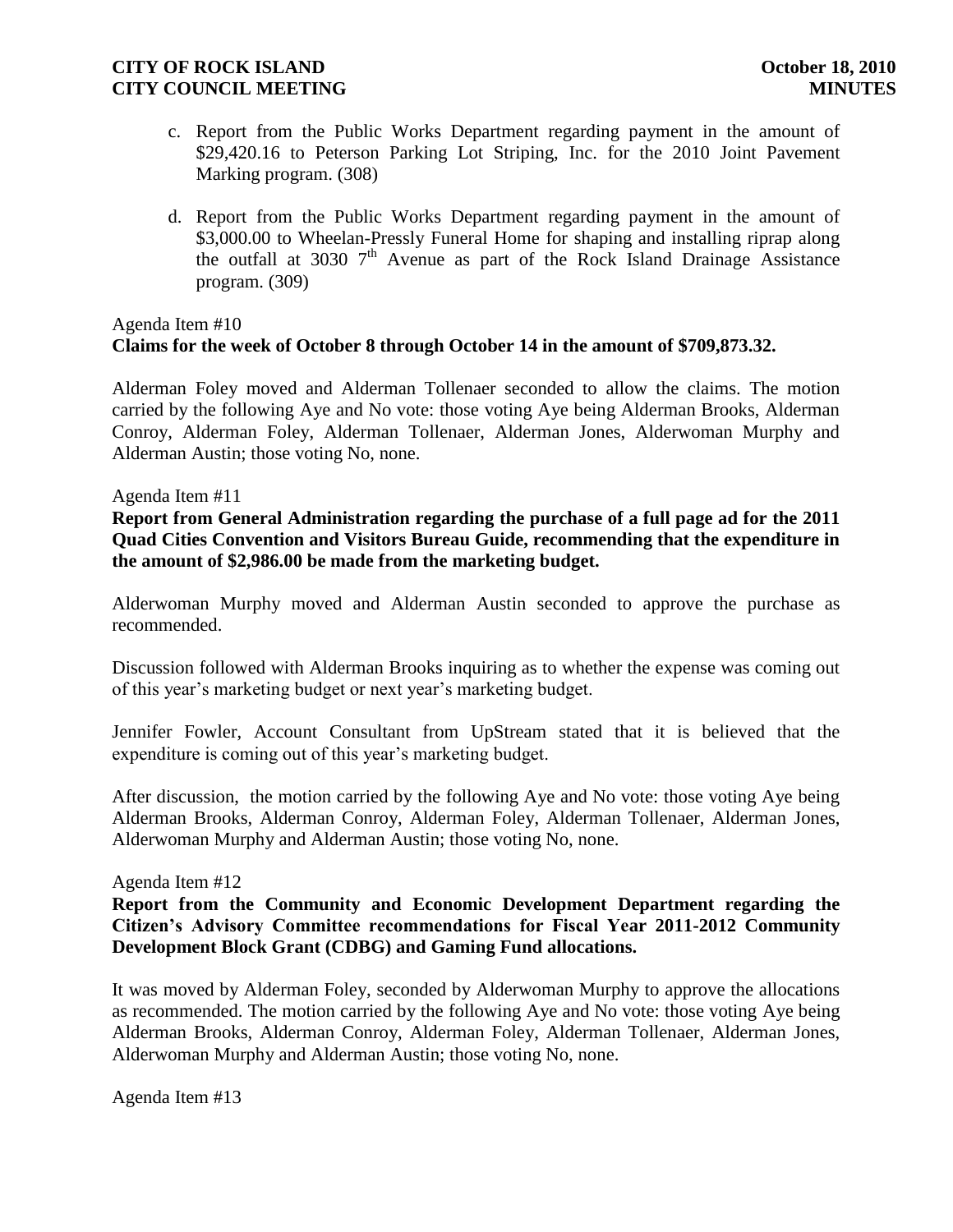# **Report from the Traffic Engineering Committee regarding a request to move the "No Parking to Corner" sign to the north of the driveway at 820 34th Street**.

Alderman Tollenaer moved and Alderman Conroy seconded to approve the request as recommended and refer to the City Attorney for an ordinance. The motion carried by the following Aye and No vote: those voting Aye being Alderman Brooks, Alderman Conroy, Alderman Foley, Alderman Tollenaer, Alderman Jones, Alderwoman Murphy and Alderman Austin; those voting No, none.

#### Agenda Item #14

**Report from the Traffic Engineering Committee regarding a request to ban parking on the north side of 16th Avenue within 25 feet of the 21st Street entrance to the Rock Island Center for Math and Science and a request to post a school zone speed limit sign south of 16th Avenue on 20th Street (northbound.)**

It was moved by Alderman Jones, seconded by Alderman Conroy to approve the requests as recommended and refer to the City Attorney for an ordinance. The motion carried by the following Aye and No vote: those voting Aye being Alderman Brooks, Alderman Conroy, Alderman Foley, Alderman Tollenaer, Alderman Jones, Alderwoman Murphy and Alderman Austin; those voting No, none.

#### Agenda Item #15

# **Report from the Traffic Engineering Committee regarding a request to rescind the oneway on 29½ Street between 18th and 20th Avenues**.

Alderwoman Murphy moved and Alderman Austin seconded to approve the request as recommended and refer to the City Attorney for an ordinance. The motion carried by the following Aye and No vote: those voting Aye being Alderman Brooks, Alderman Conroy, Alderman Foley, Alderman Tollenaer, Alderman Jones, Alderwoman Murphy and Alderman Austin; those voting No, none.

#### Agenda Item #16

# **Report from the Traffic Engineering Committee regarding a request to install yellow flashing caution lights at the intersection of 10th Avenue and 17th Street**.

It was moved by Alderman Austin, seconded by Alderman Conroy to approve amending the Frances Willard and Rock Island Academy Travel Plan to include this request by the Travel Plan Team as recommended, subject to the funds becoming available. The motion carried by the following Aye and No vote: those voting Aye being Alderman Brooks, Alderman Conroy, Alderman Foley, Alderman Tollenaer, Alderman Jones, Alderwoman Murphy and Alderman Austin; those voting No, none.

#### Agenda Item #17

**Report from the City Clerk regarding a request for a Street Closing and sound amplification at 420 18th Street between 5th Avenue and the alley in back of 420 18th Street**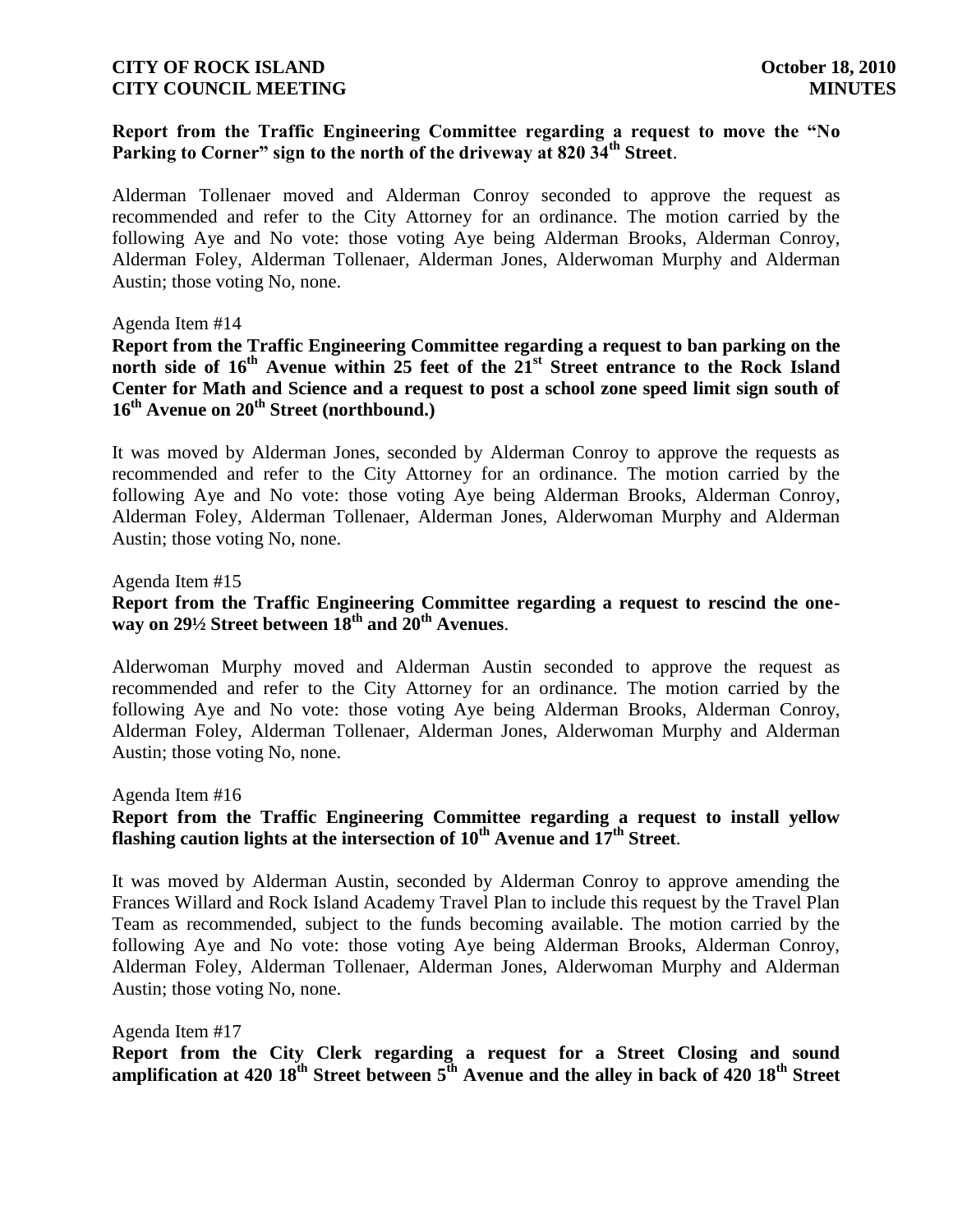#### **on Saturday, October 23, 2010 from 4:00 pm. to 6:30 p.m. for Skellington Manor's "Thrill the World" Thriller Dance.**

Alderman Conroy moved and Alderman Tollenaer seconded to approve the requests as recommended. The motion carried by the following Aye and No vote: those voting Aye being Alderman Brooks, Alderman Conroy, Alderman Foley, Alderman Tollenaer, Alderman Jones, Alderwoman Murphy and Alderman Austin; those voting No, none.

#### Agenda Item #18

# **Report from the City Clerk regarding a request from the Daiquiri Factory for a modification to their October 30th event application, requesting permission to utilize the south side of Lot F for the placement of a tent for their Boneyard Boogie event.**

It was moved by Alderman Jones, seconded by Alderman Conroy to approve the modification as recommended, subject to complying with all Plaza and liquor regulations. The motion carried by the following Aye and No vote: those voting Aye being Alderman Brooks, Alderman Conroy, Alderman Foley, Alderman Tollenaer, Alderman Jones, Alderwoman Murphy and Alderman Austin; those voting No, none.

# Agenda Item #19 **Items from the City Manager's Memorandum Packet.**

Acting City Manager Bob Hawes reminded Council of two (2) upcoming Ribbon Cutting ceremonies. Mr. Hawes advised that the West Rock River Bridge Bike Trail Ribbon Cutting will be held on Wednesday, October 20, 2010 at 10:00 a.m., and the Ribbon Cutting for Turkey Hollow Road will be held on Friday, October 22, 2010 at 10:00 a.m.

Martin Luther King Center Director Jerry Jones invited the Mayor and Council to participate in celebrating Lights on Afterschool, which is a national event. It was noted that this event will be held at the Martin Luther King Center on Thursday, October 21, 2010 between 3:00 p.m. to 6:00 p.m. Mr. Jones offered that this effort calls attention to the importance of afterschool programs that keep children and youth safe, inspire them to learn and to help working families.

Alderman Conroy stated that last week, he stopped by the County drop off center for the first time and commended the City employee who was working at that time for a job well done. Alderman Conroy stated that it is a great facility.

Alderman Foley commented on the  $14<sup>th</sup>$  Street issue that he discussed last week. Alderman Foley stated that he wanted to make it clear that this had nothing to do with the contractor Valley. Alderman Foley stated that it has everything to do with the City's engineering inspection staff. It was noted that it was the project that Alderman Foley was dissatisfied with.

Alderwoman Murphy reminded everyone to Shop Rock Island. Alderwoman Murphy stated that Skellington Manor is located on the corner of  $18<sup>th</sup>$  Street and  $5<sup>th</sup>$  Avenue. They are a banquet hall and event center. Alderwoman Murphy commented that they are hosting a Halloween haunted house (House of Terror). It was noted that admission is \$12.00, and Skellington Manor is open